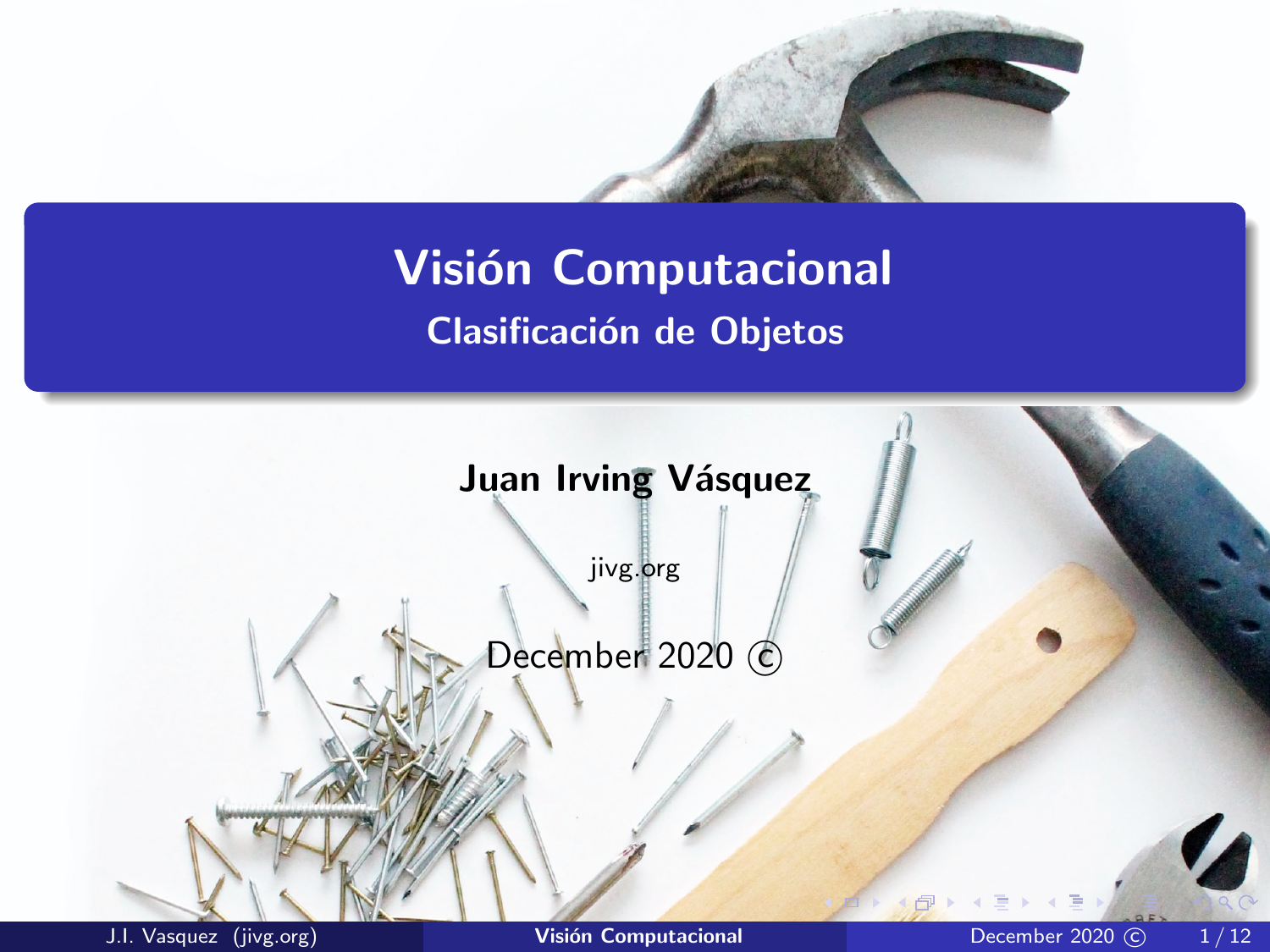





**∢ □ ▶ ⊣ 倒 ▶** 

重

 $299$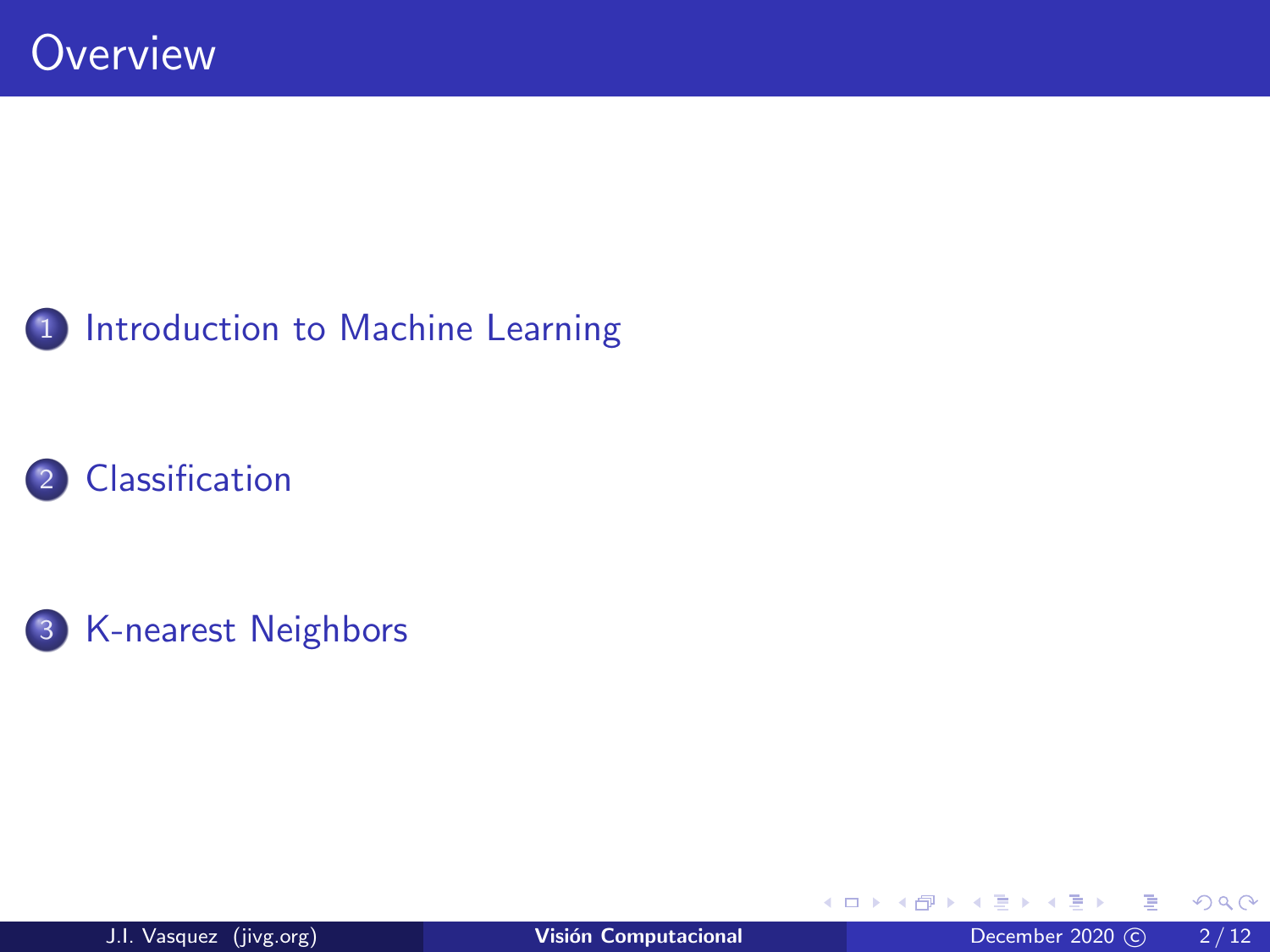### <span id="page-2-0"></span>Introduction

#### Machine Learning

A field of study that gives computers the ability to learn without being explicitly programmed<sup>a</sup>

<sup>a</sup> Arthur Samuel, 1959

4 口 下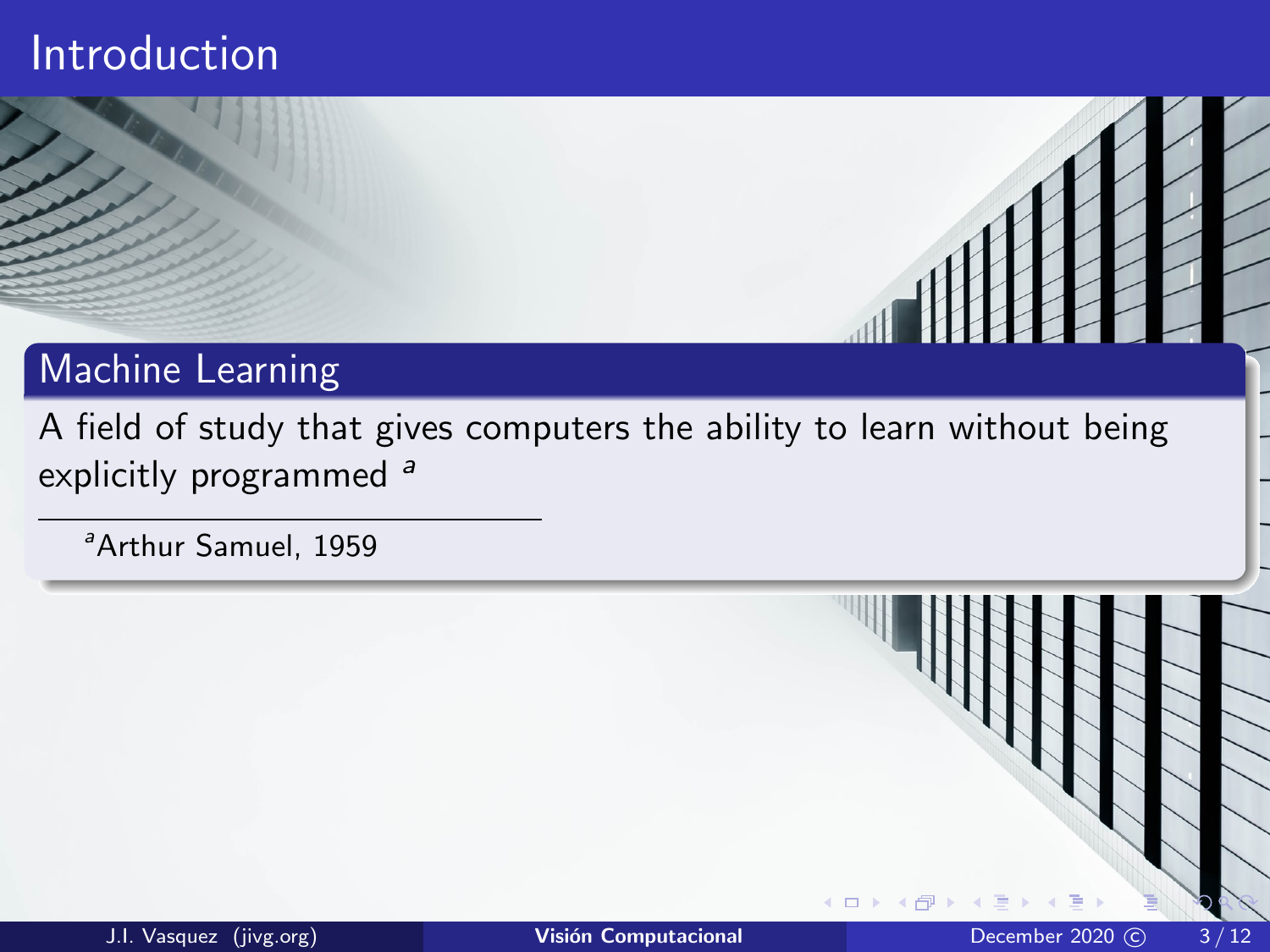Depending on how machines learn:

- **Supervised Learning.** The machine learns from labeled data.
- Un-supervised Learning. The machine tries to discover the structure of input data without labels.
- **Reinforcement Learning.** The machine interacts with the environment improving its actions.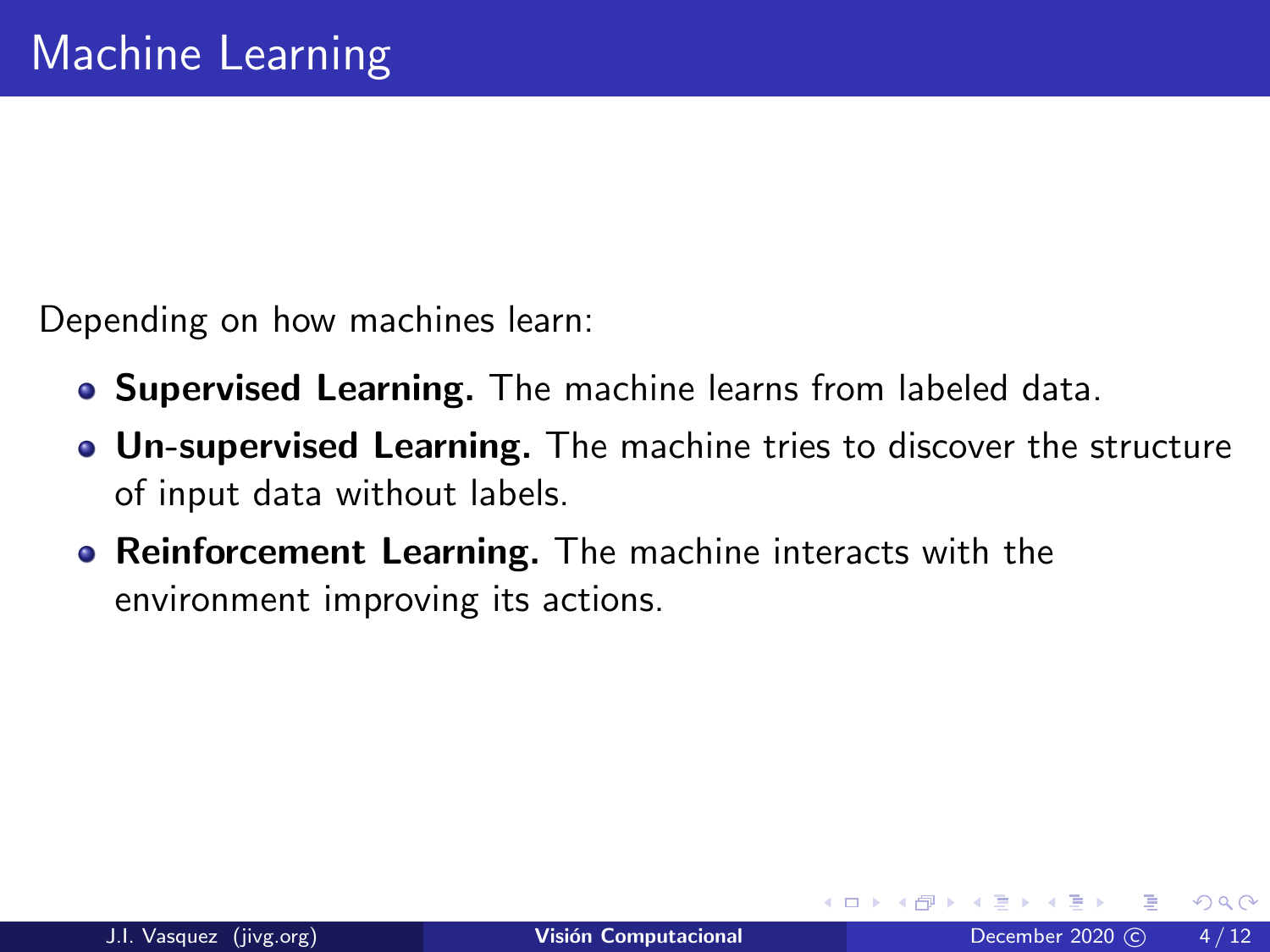Tasks:

- Classification. Assigns a label to a given input. The set of classes is predefined.
- **Regression.** Finds a function that relates the input to a continuous codomain.
- **Clustering.** Automatically groups the inputs according to their features. The number of groups may be unknown.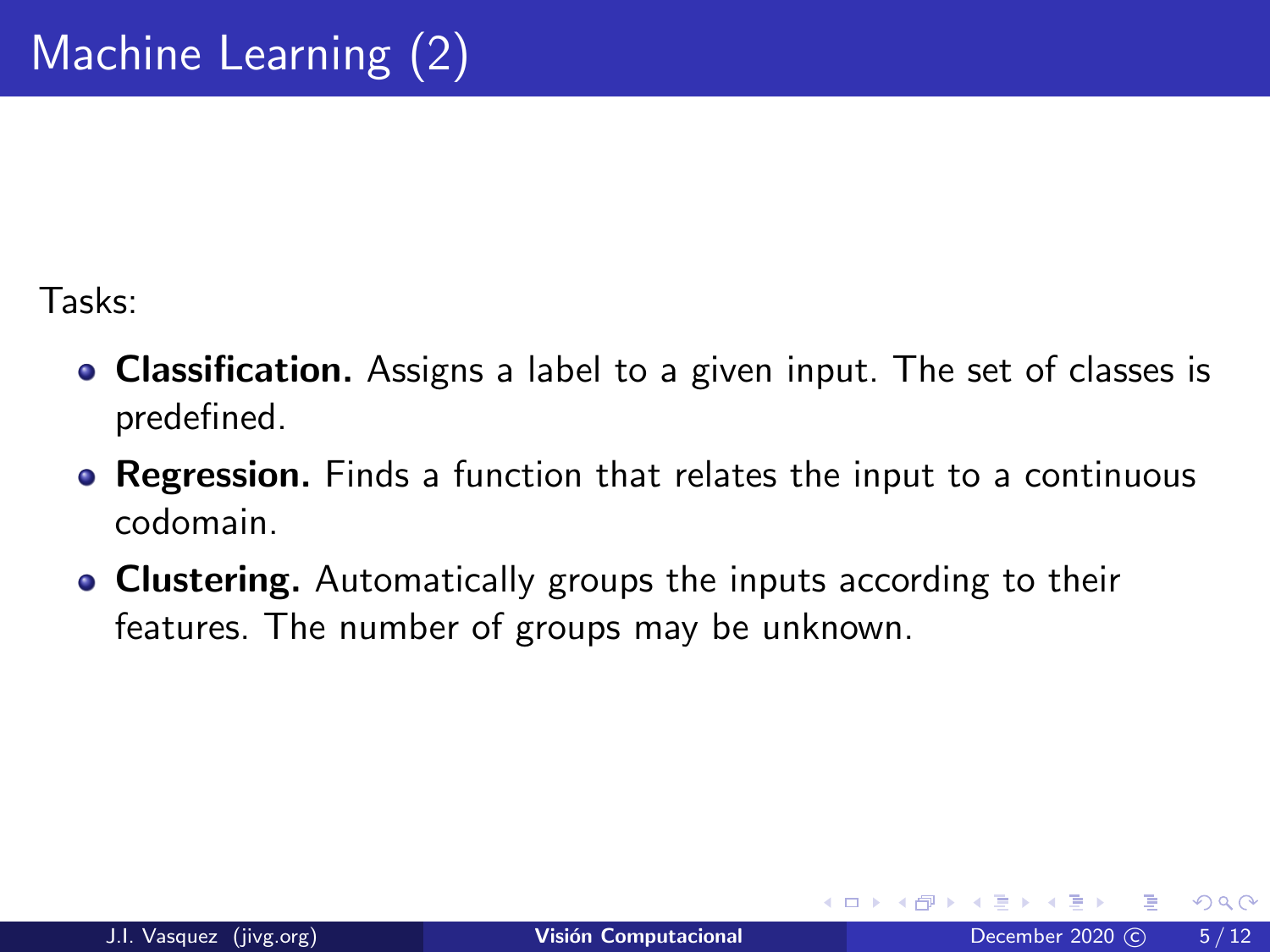### Classic Computer Vision Workflow Classic Computer Vision WorkFlow



CREATED BY

@Juan1rving



J.I. Vasquez (jivg.org) **Visión Computacional December 2020** (C) 6/12

 $\sim$ 

**KUP KOPP K E P** 

э

 $QQ$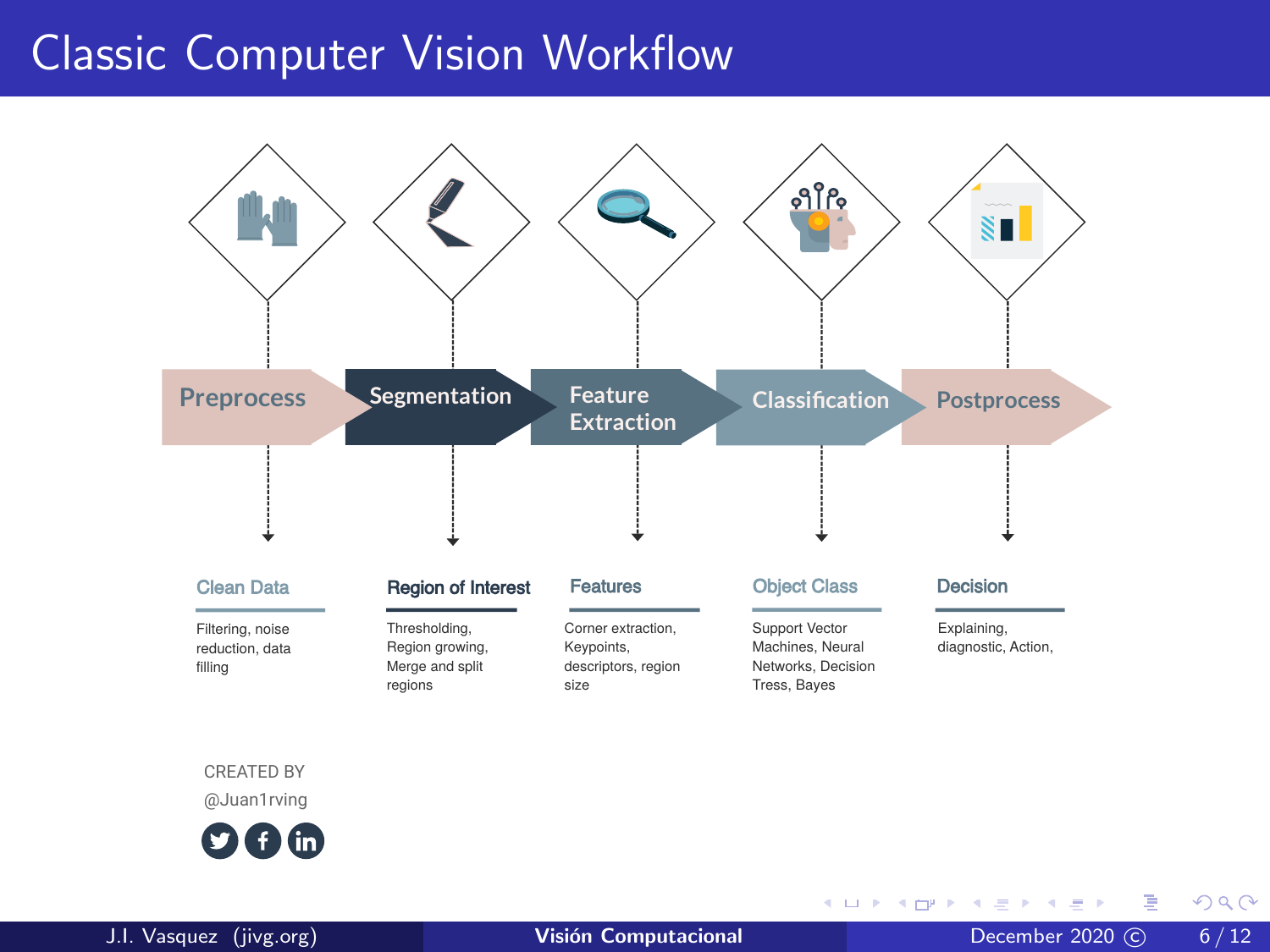# Supervised Learning



 $298$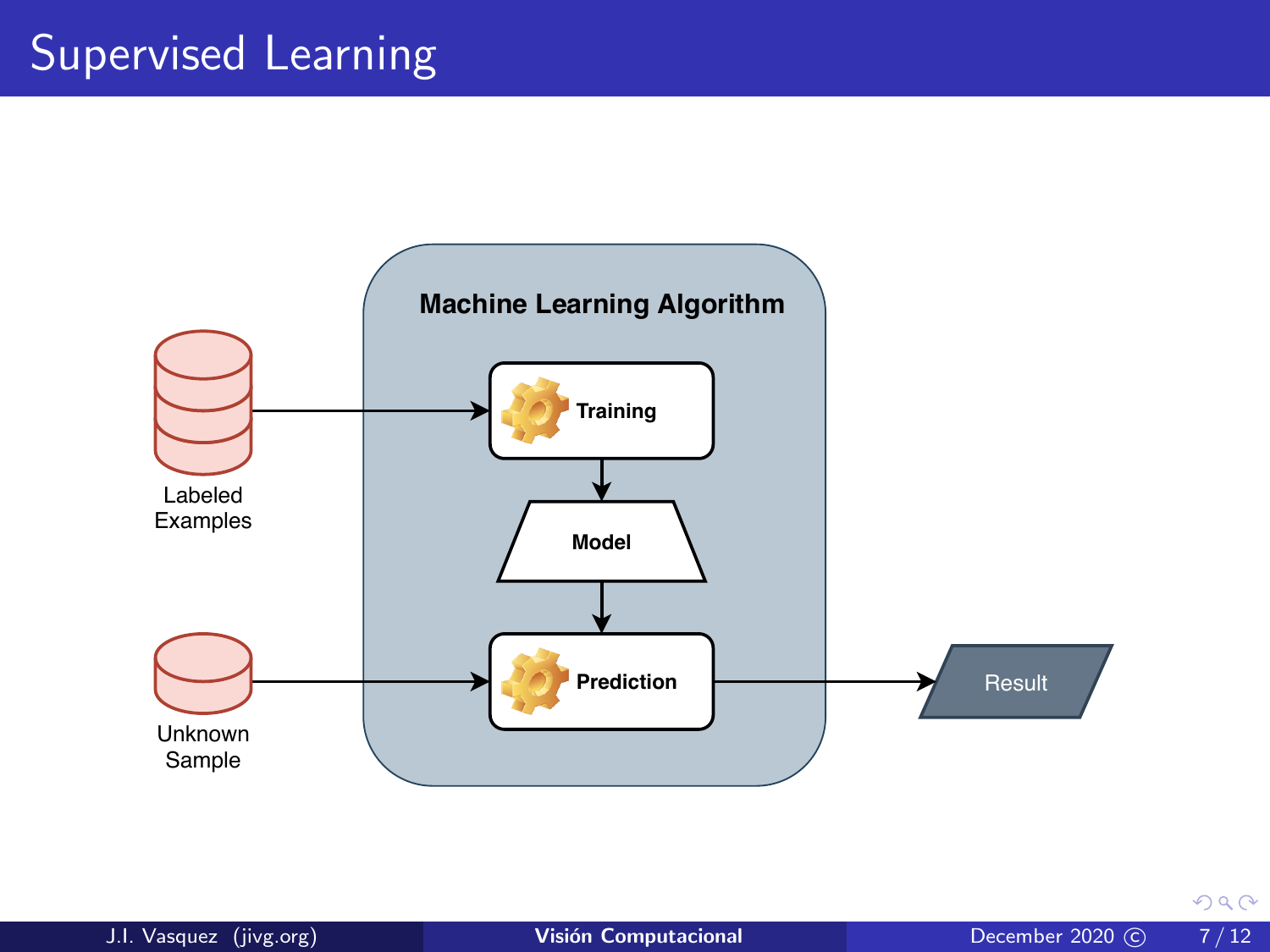<span id="page-7-0"></span>"The computer program is asked to specify which of k categories some input belongs to". [Goodfellow]

$$
f: \mathbb{R}^n \to \{1, \ldots, k\} \tag{1}
$$

€⊡



Figura: Some clases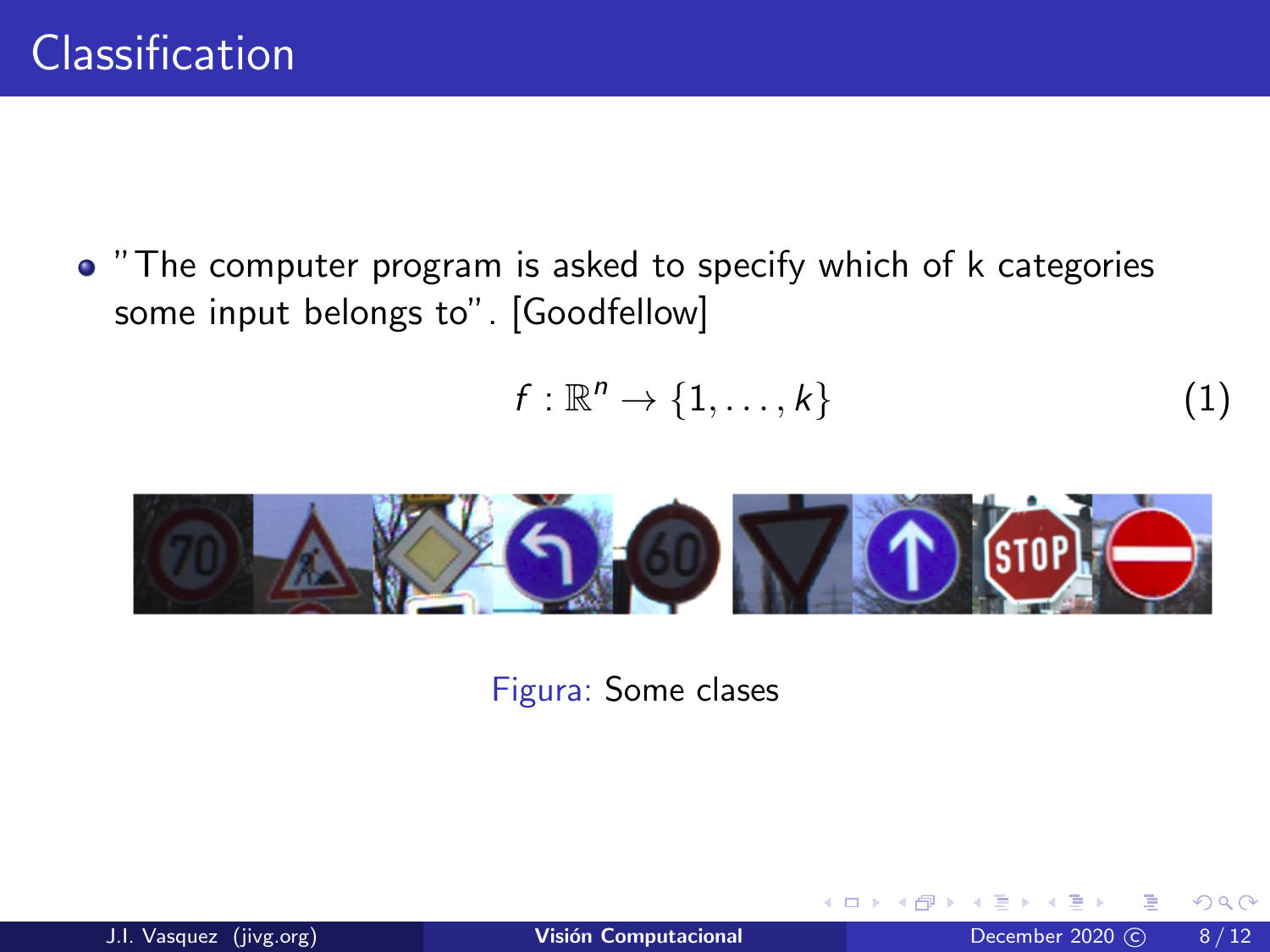# Features (Input)

**•** Feature space



Figura: Feature space. Fig from OpenCV.

4 **D F** 

 $299$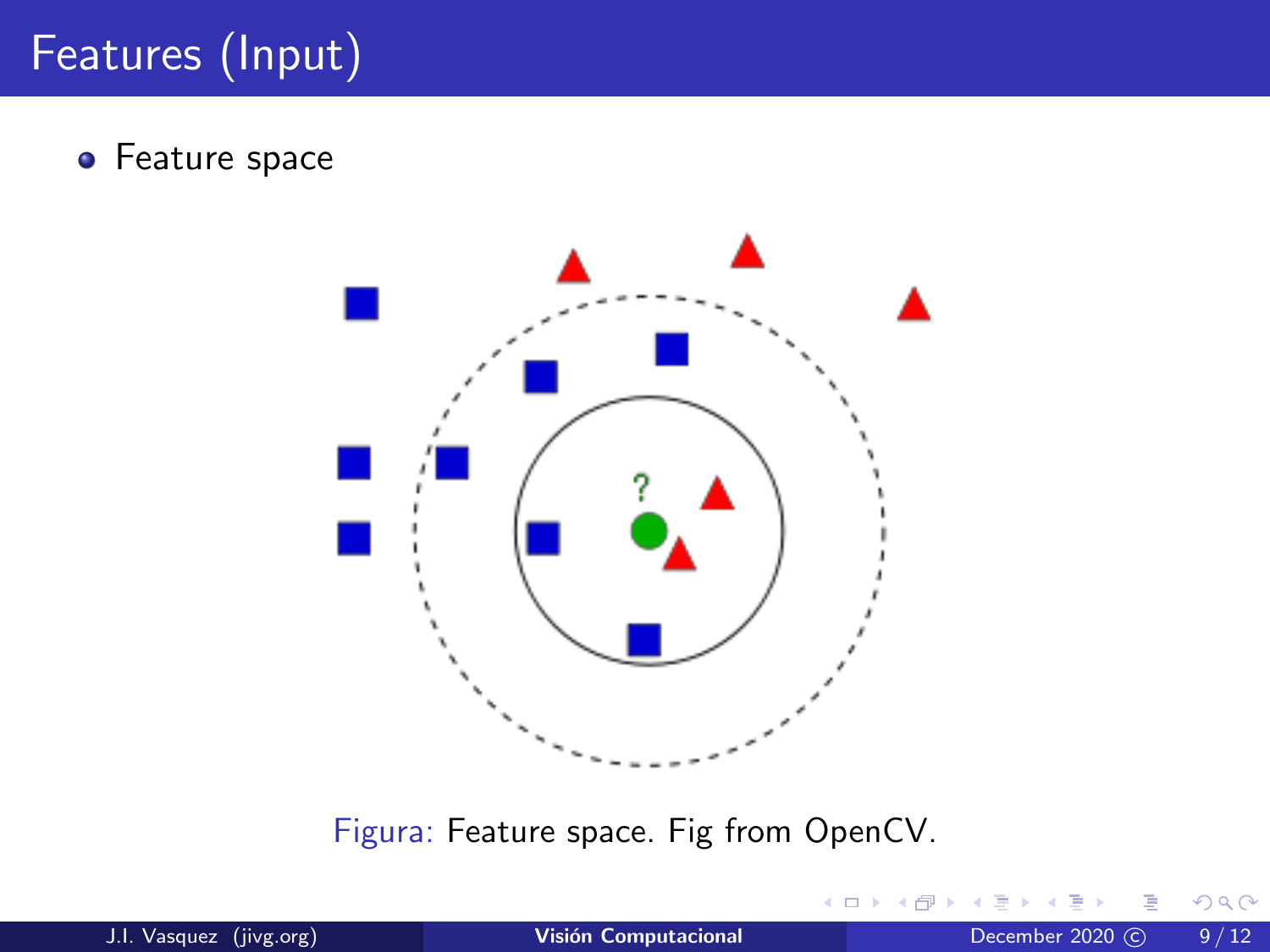- K-nearest neighbors
- **Support Vector Machines**
- **•** Bayes Classifier
- **Neural Networks**

4 □

∍

 $QQ$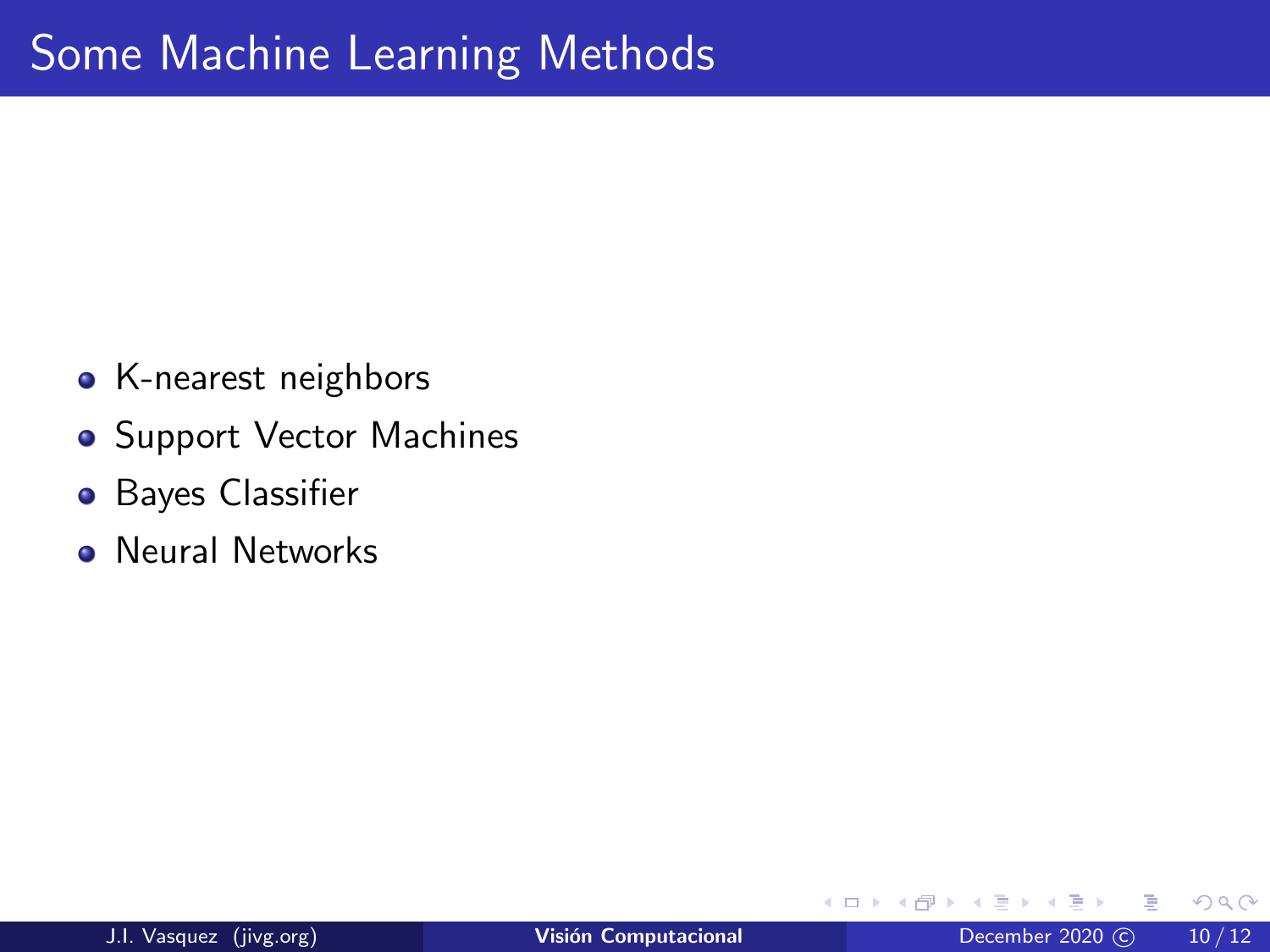## <span id="page-10-0"></span>K-nearest Neighbors

Simply Nearest Neighbour. Select the closest already classified example.



Figura: Feature space. Fig from OpenCV.